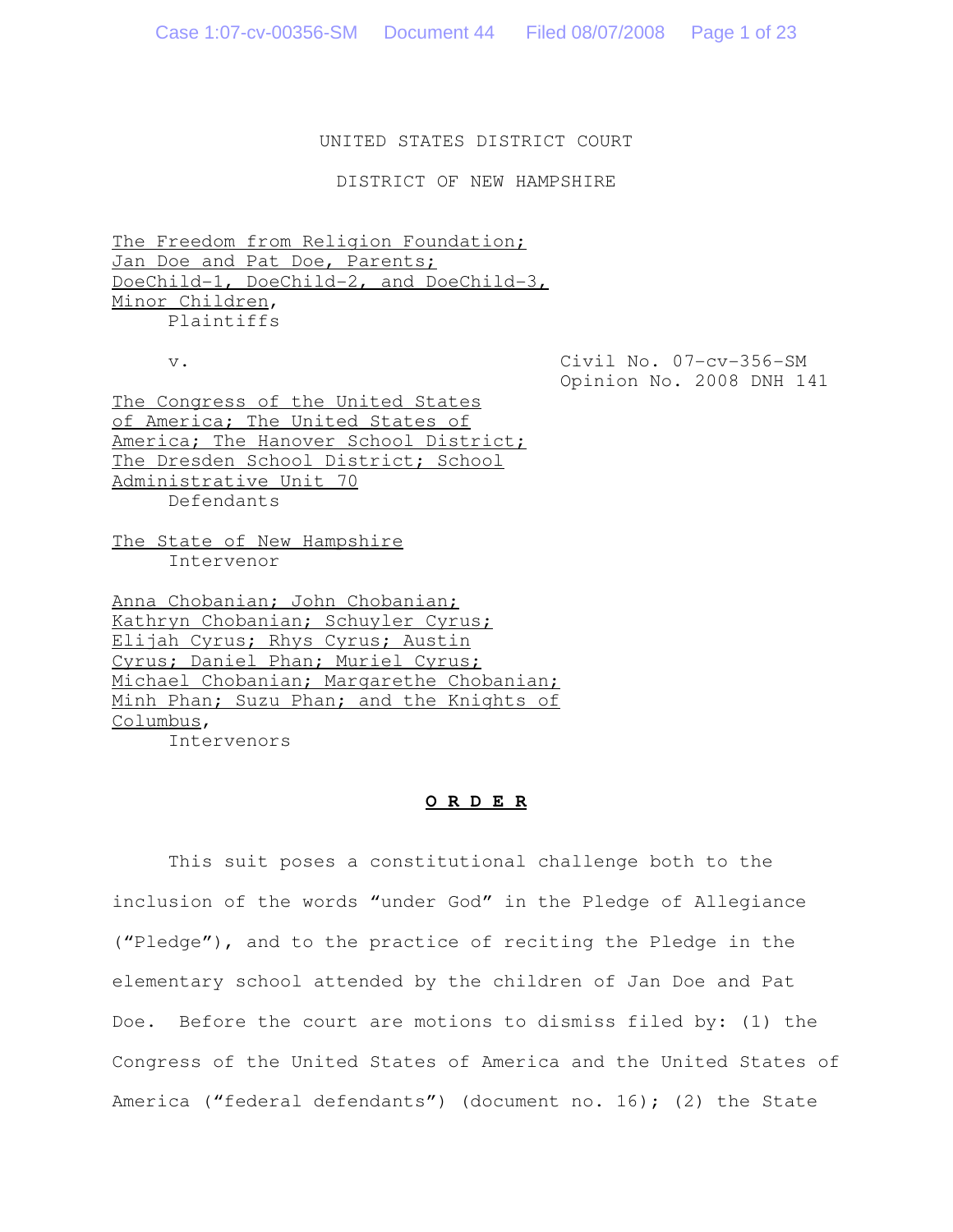of New Hampshire (document no. 14); and (3) a group of defendants that includes eight students in the Hanover School District ("HSD"), parents of five of those students, and the Knights of Columbus (document no. 22).<sup>1</sup> For the reasons given, the federal defendants' motion is granted in part, and the other motions are denied.

# **The Legal Standard**

A motion to dismiss for "failure to state a claim upon which relief can be granted," FED. R. CIV. P. 12(b)(6), requires the court to conduct a limited inquiry, focusing not on "whether a plaintiff will ultimately prevail but whether the claimant is entitled to offer evidence to support the claims." Scheuer v. Rhodes, 416 U.S. 232, 236 (1974). When considering a motion to dismiss under Rule  $12(b)(6)$ , the court "must assume the truth of all well-plead facts and give the plaintiff[s] the benefit of all reasonable inferences therefrom." Alvarado Aguilera v. Negrón, 509 F.3d 50, 52 (1st Cir. 2007) (quoting Ruiz v. Bally Total Fitness Holding Corp., 496 F.3d 1, 5 (1st Cir. 2007)). However, the court need not "credit 'bald assertions, unsupportable conclusions, periphrastic circumlocutions, and the like.'" Brown v. Latin Am. Music Co., 498 F.3d 18, 24 (1st Cir. 2007) (quoting

 $1$  The HSD, the Dresden School District, and SAU 70 have not moved to dismiss.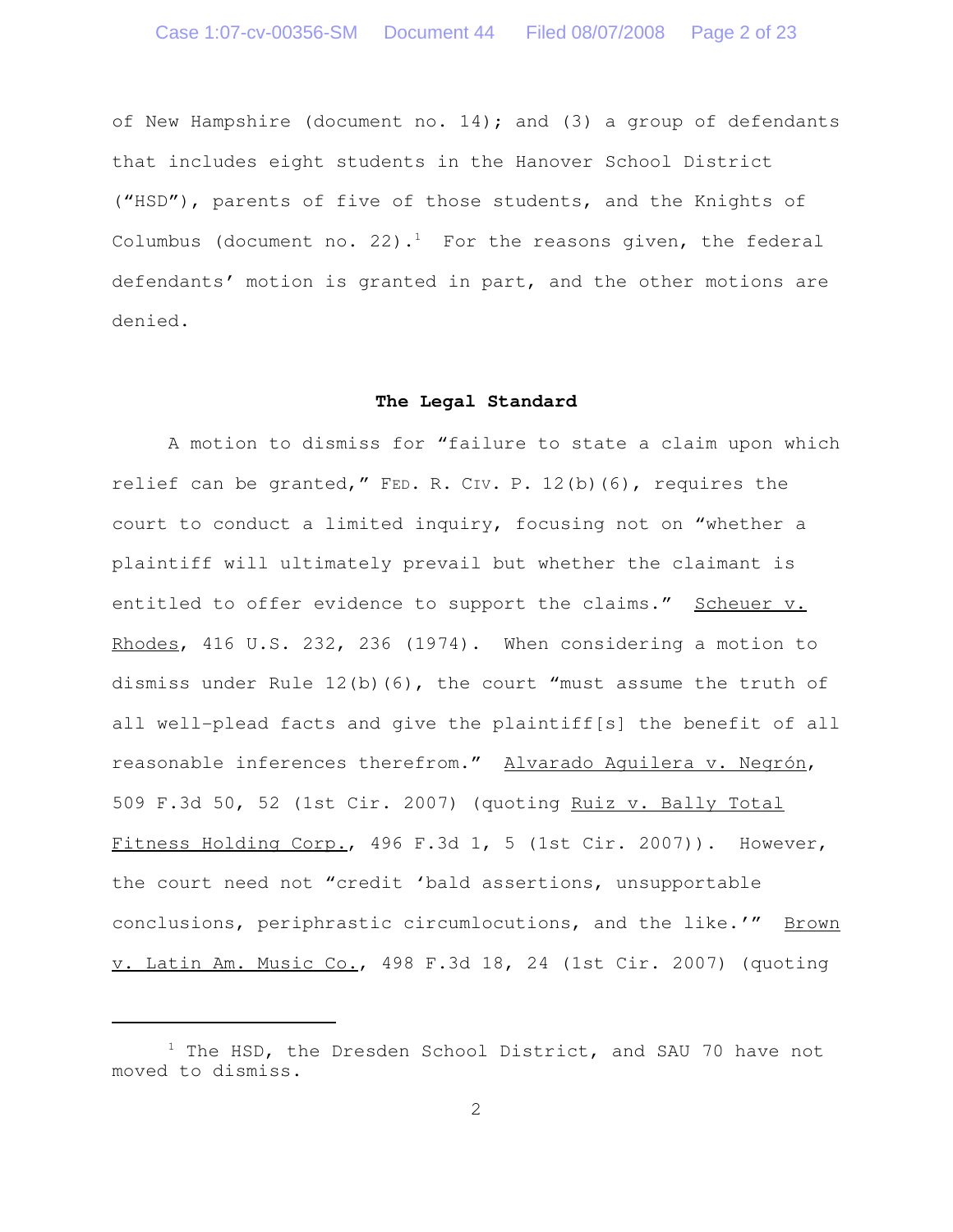Aulson v. Blanchard, 83 F.3d 1, 3 (1st Cir. 1996)). "[A] complaint is properly dismissed for failure to state a claim 'only if the facts lend themselves to no viable theories of recovery.'" Garnier v. Rodríguez, 506 F.3d 22, 26 (1st Cir. 2007) (quoting Phoung Luc v. Wyndham Mgmt. Corp., 496 F.3d 85, 88 (1st Cir. 2007)).

# **Background**

The following facts are drawn from the complaint, and, for the purposes of deciding the motions to dismiss, are assumed to be true. Jan Doe and Pat Doe ("the Doe parents") are the mother and father of DoeChild-1, DoeChild-2, and DoeChild-3 ("the Doe children"). The Doe children are enrolled in a public elementary school operated by the Hanover School District ("HSD"). None of the three is enrolled in the middle school(s) operated by the Dresden School District ("DSD") or the high school operated by School Administrative Unit ("SAU") 70, although the complaint alleges that they will be at some point in the future.

Jan and Pat Doe describe themselves as atheist and agnostic, respectively.<sup>2</sup> Each of the Doe children is said to be either an atheist or an agnostic. The Pledge of Allegiance ("Pledge") is

 $2$  Jan and Pat Doe may or may not be members of plaintiff Freedom From Religion Foundation; the relevant paragraph of the complaint is ambiguous on that point. (See Compl. § 9.)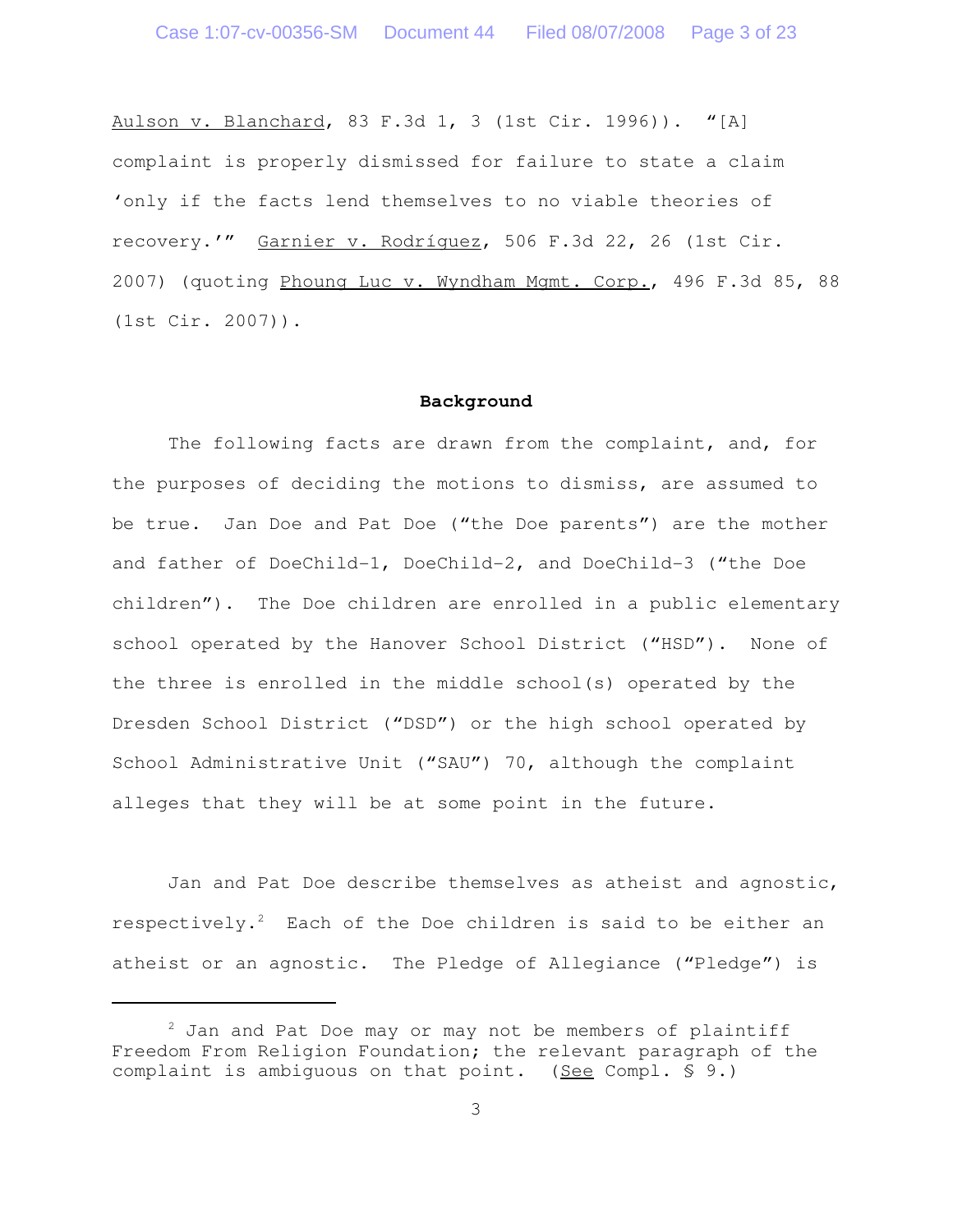routinely recited in the classrooms of the Doe children, and in the classrooms of schools operated by the DSD and SAU 70.

As adopted by Congress, the Pledge reads:

I pledge allegiance to the Flag of the United States of America, and to the Republic for which it stands, one Nation under God, indivisible, with liberty and justice for all.

4 U.S.C. § 4. The words "under God" were added to the Pledge by act of Congress in 1954. See Act of June 14, 1954, Pub. L. No. 83-396, 68 Stat. 249 (hereinafter "1954 Pledge statute"). While 4 U.S.C. § 4 prescribes the text of, and manner in which the Pledge should be recited, it prescribes no penalties, and does not in any way compel recitation of the Pledge.

In New Hampshire, recitation of the Pledge is governed by state law, which provides:

I. As a continuation of the policy of teaching our country's history to the elementary and secondary pupils of this state, this section shall be known as the New Hampshire School Patriot Act.

II. A school district shall authorize a period of time during the school day for the recitation of the pledge of allegiance. Pupil participation in the recitation of the pledge of allegiance shall be voluntary.

III. Pupils not participating in the recitation of the pledge of allegiance may silently stand or remain seated but shall be required to respect the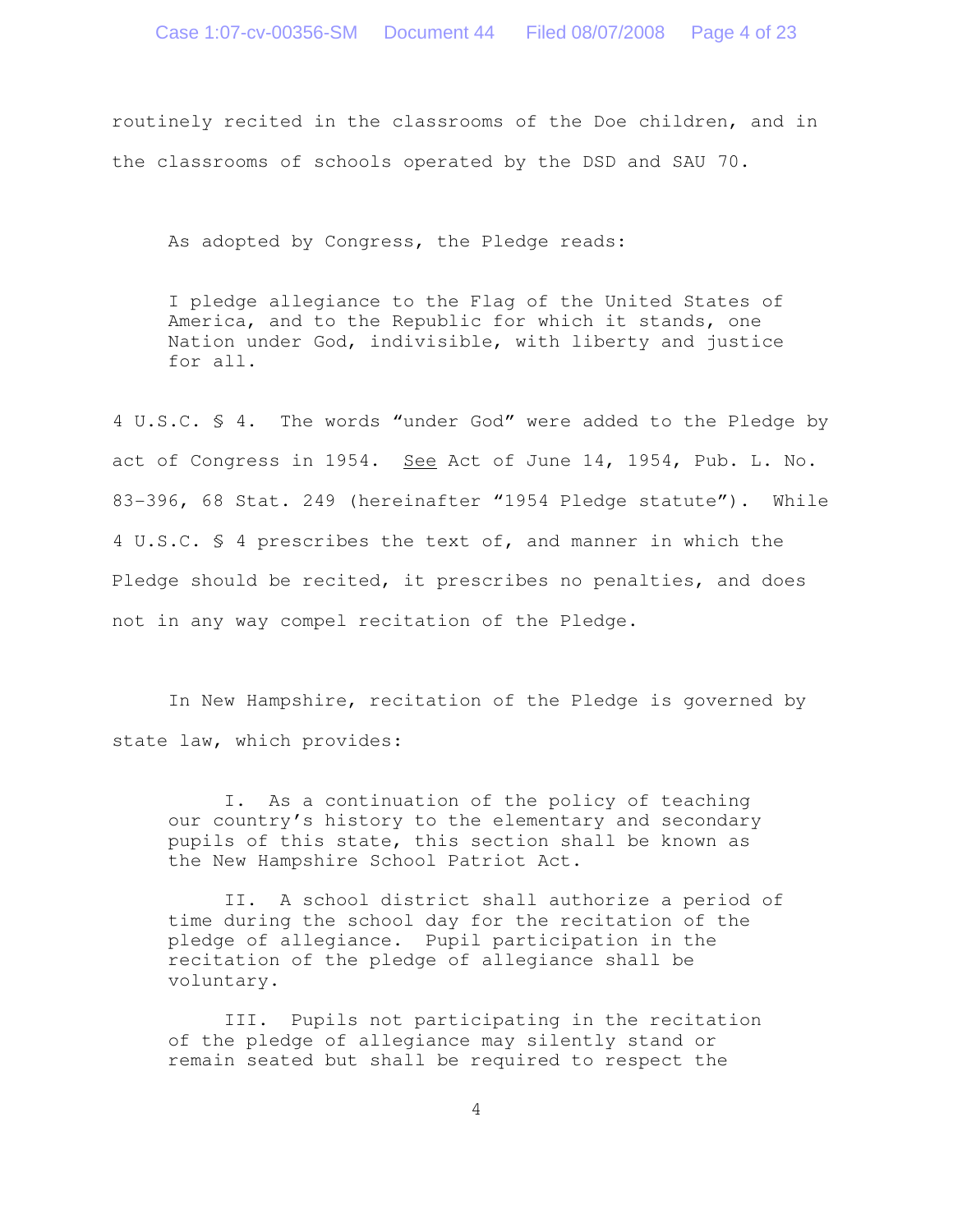rights of those pupils electing to participate. If this paragraph shall be declared to be unconstitutional or otherwise invalid, the remaining paragraphs in this section shall not be affected, and shall continue in full force and effect.

RSA 194:15-c.

None of the Doe children has been overtly compelled to recite the Pledge or the words "under God." The Doe parents asked the principal of their childrens' school to assure them that the Pledge would not be recited, but the principal declined to do so. This suit followed.

Rather than setting out their legal claims concisely in discrete counts, plaintiffs have done so in narrative form. It is necessary, then, for the court to attempt to identify the legal grounds upon which plaintiffs are seeking relief. A fair reading of the complaint suggests that plaintiffs are asserting the following causes of action, designated by traditional "counts."

Count I (Compl. ¶ 37) is a claim by the Doe children that the HSD violated their rights under the Free Exercise Clause of the First Amendment to the United States Constitution by allegedly requiring recitation of the Pledge by other students in their classrooms.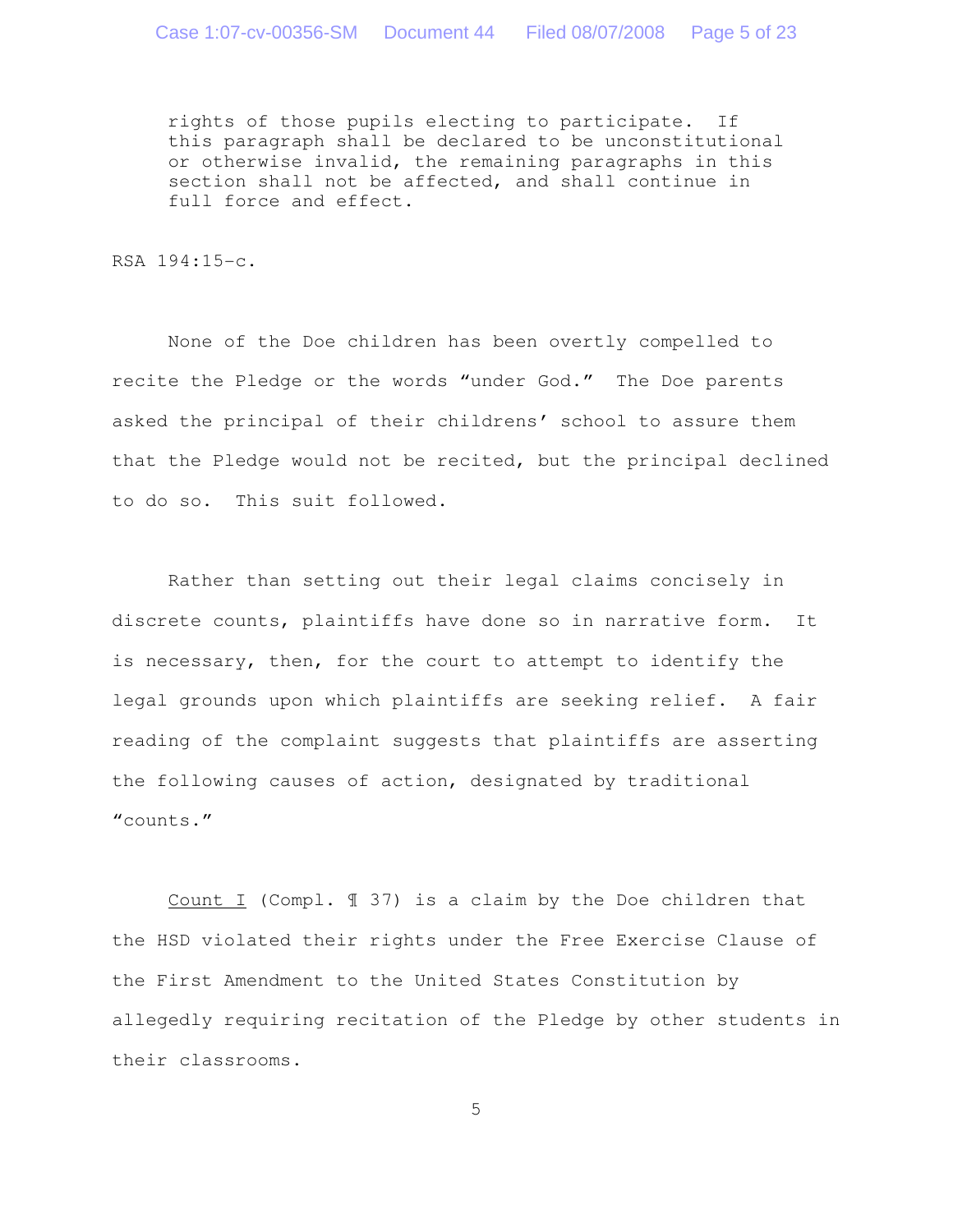Count II (Compl. ¶ 37) is a claim by the Doe children that the HSD burdened their exercise of religion in violation of the Religious Freedom Restoration Act of 1993 ("RFRA"), 42 U.S.C. § 2000bb, by allegedly requiring recitation of the Pledge by other students in their classrooms.

Count III (Compl. ¶ 38) is a claim by the Doe children that the HSD violated their rights under the First Amendment's Establishment Clause by officially endorsing monotheism and, thus, stigmatizing them for their atheistic or agnostic beliefs.

Count IV (Compl. ¶ 39) is a claim by the Doe children that the HSD, the DSD, and SAU 70, breached their respective constitutional obligations under Part I, Article 6, of the New Hampshire Constitution by officially endorsing monotheism.<sup>3</sup>

Count V (Compl. ¶¶ 42-43) is a claim by the Doe parents that the HSD abridged their parental rights to instill their own religious beliefs in their children.

<sup>&</sup>lt;sup>3</sup> In a footnote in their complaint, plaintiffs state: "To preclude unnecessary repetition, Article 6 (Morality and Piety) of the New Hampshire Constitution will not be mentioned further. However, Plaintiffs assert that each of the relevant claims made pursuant to the federal constitutional provisions likewise apply to the State Constitution." (Compl. ¶ 39.) That is not enough, see FED. R. CIV. P. 8(a)(2), and plaintiffs' claims are limited to those they state expressly.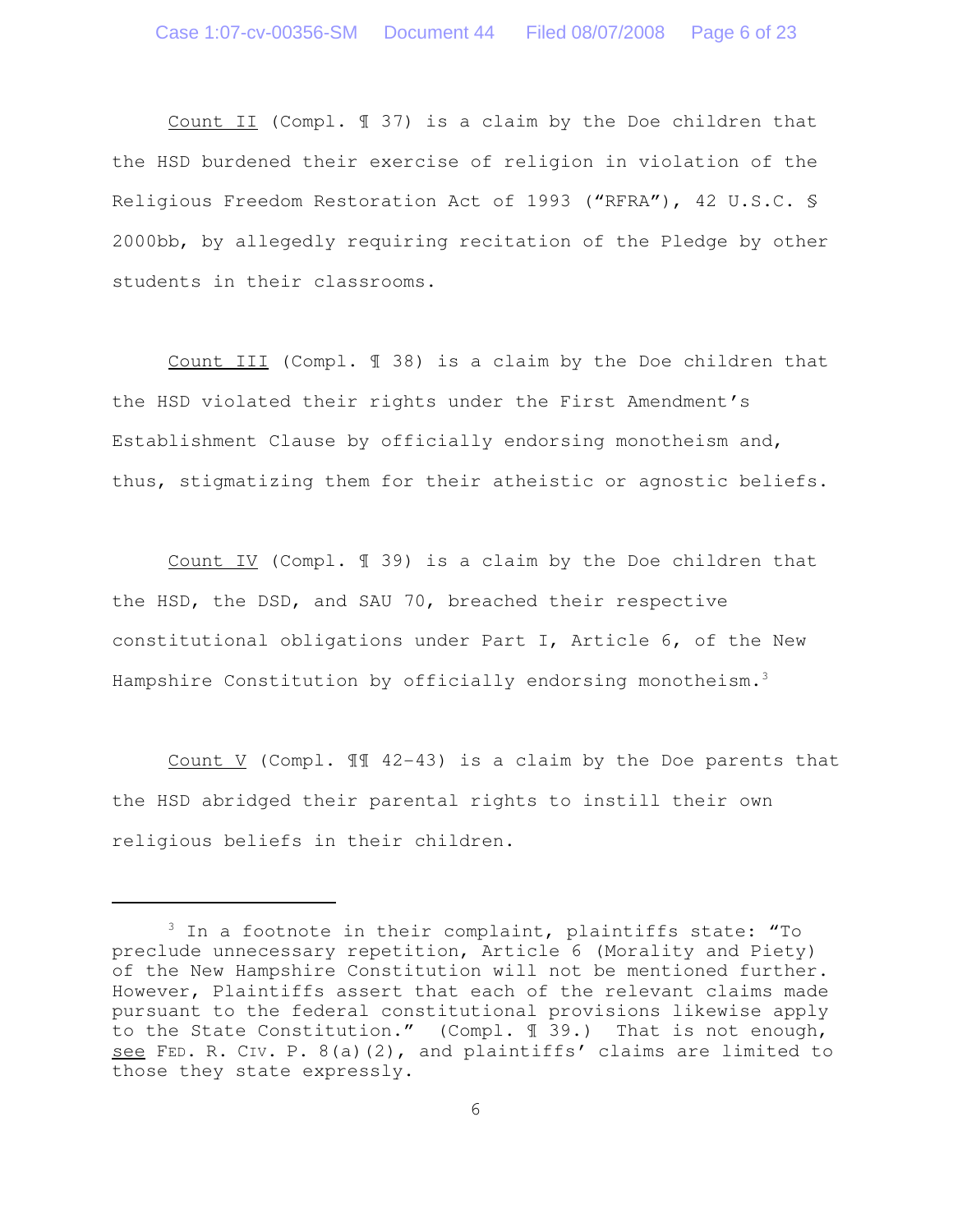Count VI (Compl. ¶¶ 44-45) is a claim by the Doe children that the HSD abridged their rights to acquire religious values from their parents, without governmental interference.

Count VII (Compl. ¶¶ 46-50) is a claim by the Doe children that the HSD violated their rights under the Equal Protection Clauses of the Fifth and Fourteenth Amendments to the United States Constitution by endorsing the religious notion that God exists, and perpetuating prejudice against atheists or agnostics, such as themselves.

Count VIII (Compl. ¶ 51) is a claim by the Doe children that the HSD subjected them to neglect (if not abuse) within the meaning of 42 U.S.C. § 5106g(2) by exposing them to emotional harm occasioned by their required presence in a classroom in which other students recite the Pledge.

Count IX (Compl. ¶¶ 52-63) is a claim by the Doe parents that employees of the HSD, the DSD, SAU 70, and the United States of America (including members of Congress), violated their rights as taxpayers under the First Amendment's Establishment Clause by reciting the Pledge, participating in government functions during which the Pledge is recited, and printing and distributing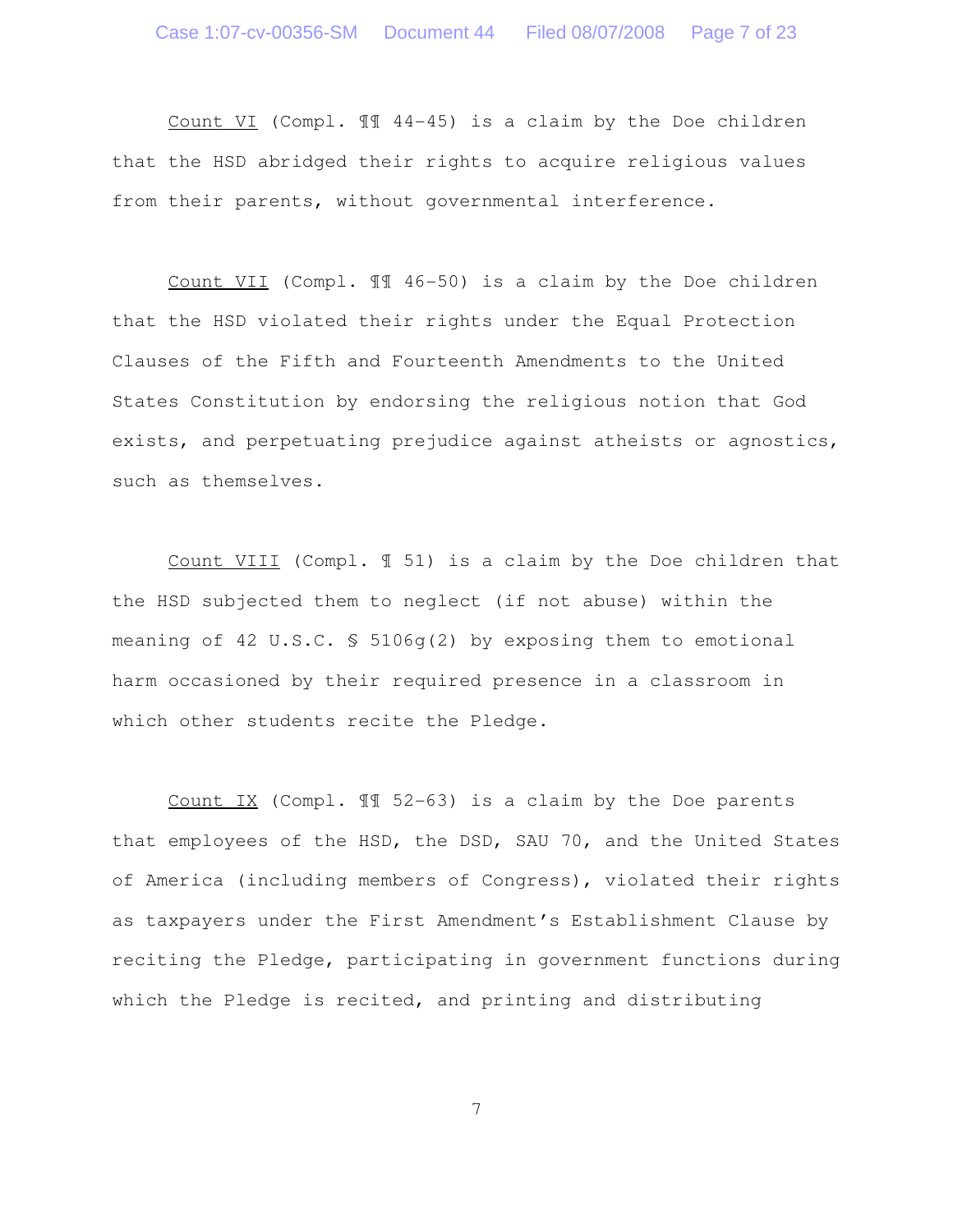written materials (including the United States Code) that include the Pledge.

Count X (Compl. ¶ 64) is plaintiffs' claim that the United States Congress violated the First Amendment's Establishment Clause when it passed the 1954 Pledge statute.

Count XI (Compl. ¶ 65-66) is plaintiffs' claim that the 1954 Pledge statute is invalid under RFRA.

Count XII (Compl. ¶ 67) is plaintiffs' claim that the HSD, the DSD, and SAU 70, violated the First Amendment's Establishment clause by implementing RSA 194:15-c, requiring teachers in their schools to lead recitations of the Pledge as a patriotic exercise.

Count XIII (Compl. ¶ 67) is plaintiffs' claim that the HSD, the DSD, and SAU 70, violated the First Amendment's Free Exercise clause by implementing RSA 194:15-c, requiring recitation of the Pledge in its schools as a patriotic exercise.

Count XIV (Compl. ¶ 67) is plaintiffs' claim that the HSD, the DSD, and SAU 70, violated Part I, Article 6, of the New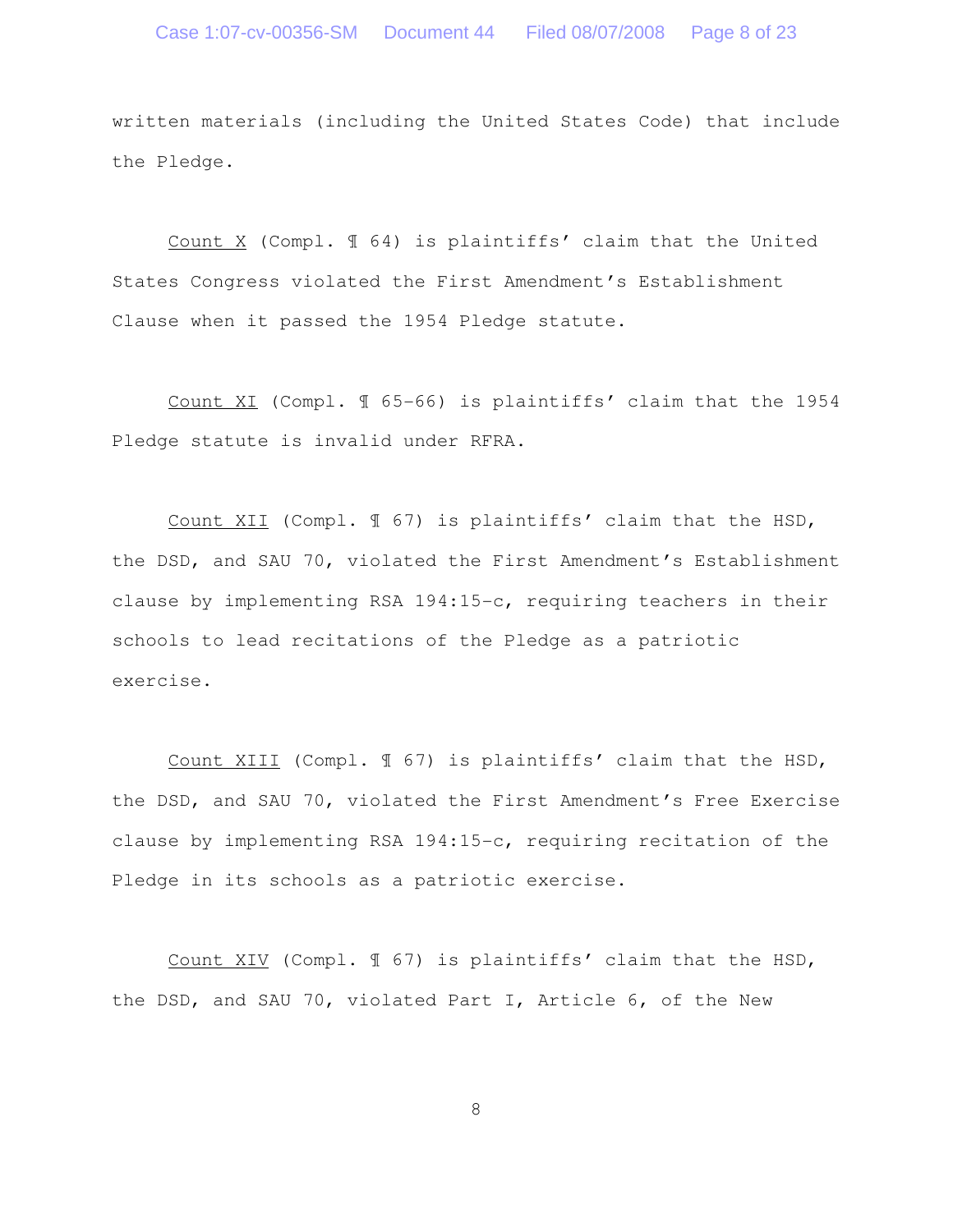Hampshire Constitution by implementing RSA 194:15-c, requiring recitation of the Pledge in its schools as a patriotic exercise.

Count XV (Compl. ¶ 68) is a claim by the Doe children that the HSD violated RSA 169-D:23 by denying them the right to freely exercise their religion.

Count XVI (Compl. ¶ 71) is plaintiffs' claim that the 1954 Pledge statute is void as against public policy because, rather than engendering patriotism and national unity, including the words "under God" in the text of the Pledge actually fosters divisiveness.

In their prayers for relief, plaintiffs ask the court to: (1) declare that Congress violated the First Amendment's Establishment and Free Exercise Clauses when it passed the 1954 Pledge statute; (2) declare that 4 U.S.C. § 4 violates the First Amendment's Establishment and Free Exercise Clauses, the Equal Protection guarantee of the Fifth Amendment, and RFRA, by virtue of its including the words "under God" in the text of the Pledge; (3) declare that by having their agents lead students in reciting the Pledge, the HSD, the DSD, and SAU 70, violated the First Amendment's Establishment and Free Exercise Clauses; the Fourteenth Amendment's Equal Protection Clause; RFRA; Part I,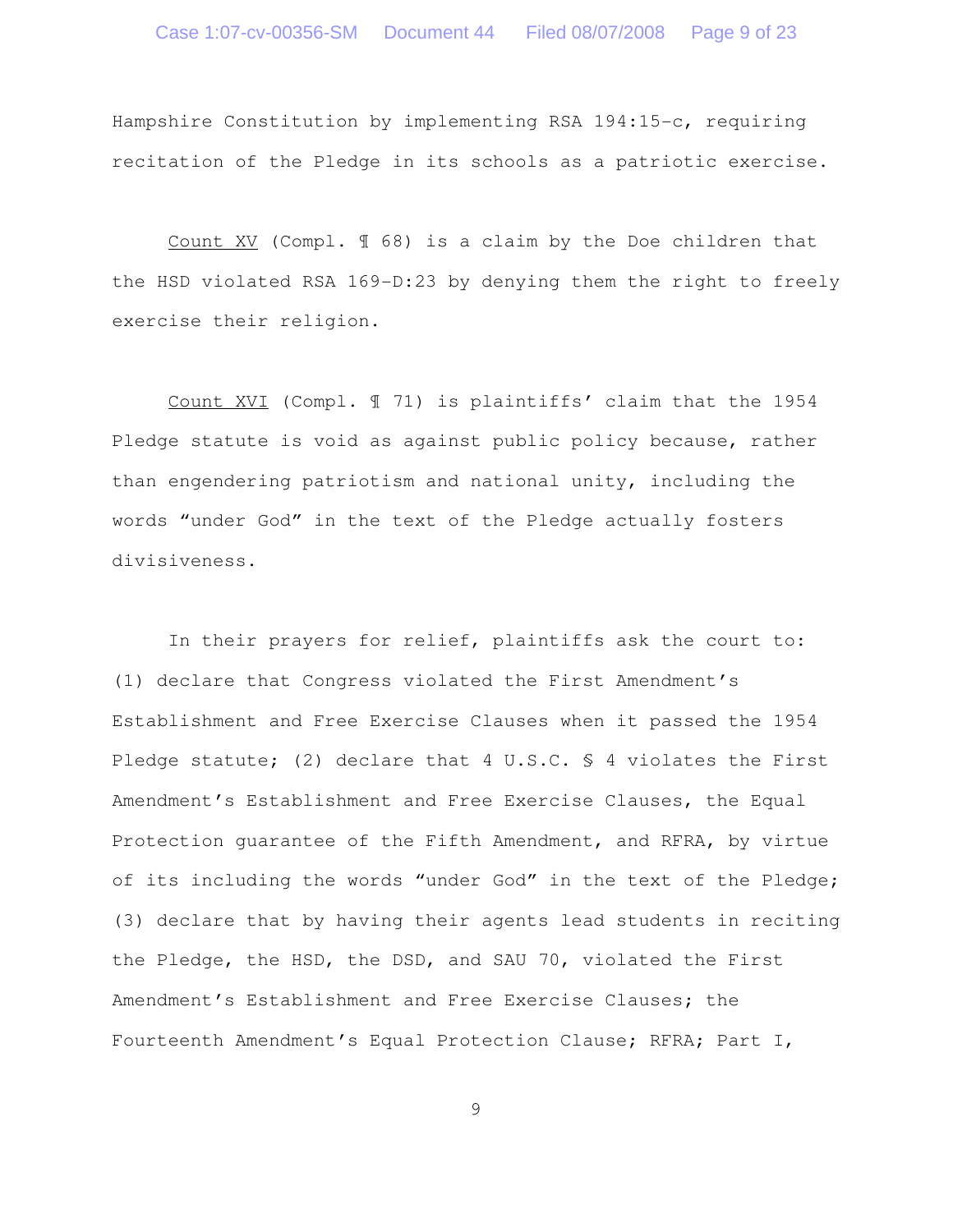Article 6, of the New Hampshire Constitution; RSA 169-D:23, and RSA  $194:15-c$ ;<sup>4</sup> (4) order Congress to immediately remove the words "under God" from the Pledge; (5) order the United States to use its power to remove the words "under God" from 4 U.S.C. § 4; and (6) order the HSD, the DSD, and SAU 70, to cease and desist from using the Pledge in the schools they operate.

Plaintiffs originally sued the Congress of the United States of America ("Congress"), the United States of America ("the United States"), the HSD, the DSD, and SAU 70. Subsequently, the court granted motions to intervene filed by: (1) the United States, seeking to defend the constitutionality of 4 U.S.C.  $\frac{1}{2}$  4; (2) the State of New Hampshire, seeking to defend the constitutionality of RSA 194:15-c; and (3) eight HSD students (and the parents of five), and the Knights of Columbus, all seeking "to protect their substantial interest in defending, against Plaintiffs' constitutional challenge, the constitutionality of the Pledge of Allegiance that is recited daily in Hanover's public schools" (Mot. to Intervene (document no. 21) at 1).

<sup>&</sup>lt;sup>4</sup> The claim that the HSD, the DSD and SAU 70 violated RSA 194:15-c, New Hampshire's pledge statute, does not square with the body of plaintiffs' complaint, in which they contend that RSA 194:15-c itself violates the federal constitution, and that various defendants violated their federal constitutional rights not by ignoring RSA 194:15-c, but by complying with its mandate.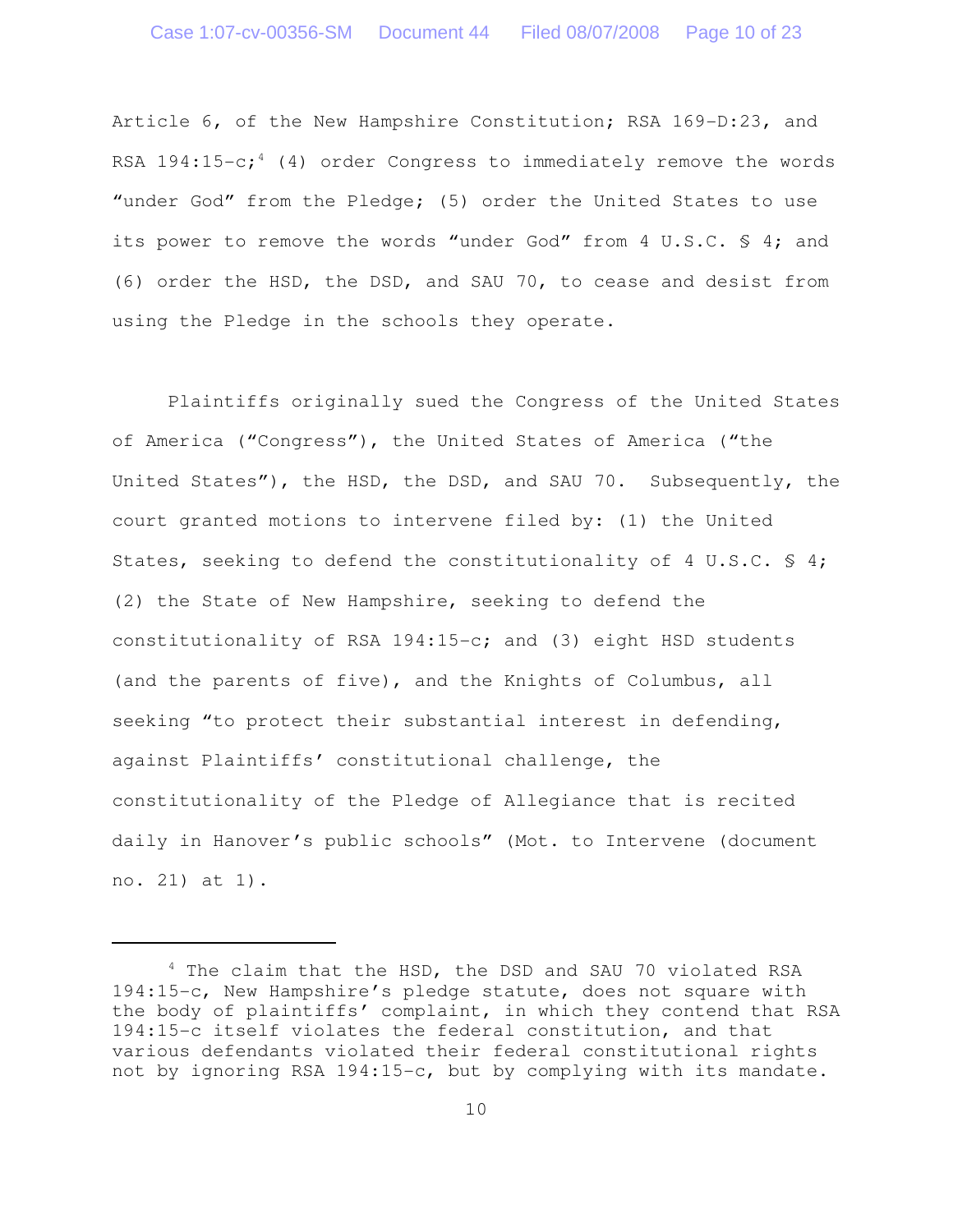#### **Discussion**

### A. The Federal Defendants' Motion to Dismiss

As noted above, plaintiffs bring three claims against the federal defendants, asserting that: (1) Congress violated the Establishment Clause by passing the 1954 Pledge statute (Count X); (2) Congress violated (the later-enacted) RFRA when it passed the 1954 Pledge statute (Count XI); and (3) members of Congress, along with employees of the United States, have violated the Establishment Clause by reciting the Pledge as constituted in 1954, participating in events at which the Pledge was recited, and printing and distributing written materials that include the Pledge (Count IX).

The federal defendants move to dismiss on a variety of grounds both jurisdictional and substantive. The court begins with the jurisdictional issues.

First, Counts X and XI, which assert claims against the United States Congress, plainly must be dismissed for lack of jurisdiction. Article I, Section 6, Clause 1, of the national constitution provides that "for any Speech or Debate in either House [of Congress], [members] shall not be questioned in any other Place." Thus, "the federal courts lack jurisdiction to issue orders directing Congress to enact or amend legislation."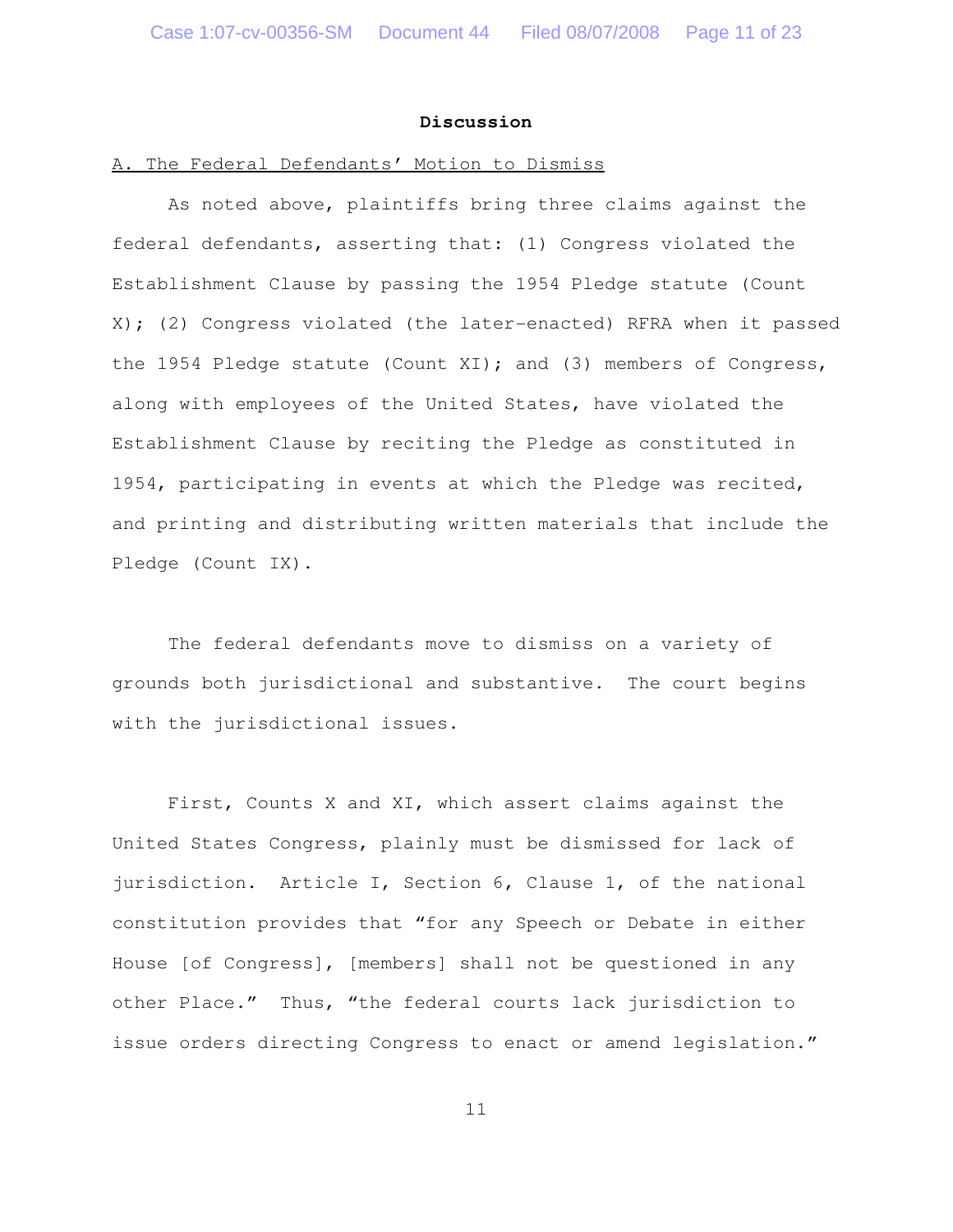Newdow v. U.S. Congress, 328 F.3d 466, 484 (9th Cir. 2002), rev'd on other grounds by Elk Grove Unified Sch. Dist. v. Newdow, 542 U.S. 1 (2004) (citing Eastland v. U.S. Servicemen's Fund, 421 U.S. 491, 503 (1975)). "Because the words that amended the Pledge were enacted into law by statute, the district court may not direct Congress to delete those words," id., and Congress may not be "questioned [about them] in any other Place," id., as a defendant in a lawsuit or otherwise. Accordingly, Counts X and XI are dismissed for want of subject matter jurisdiction.

Count IX is dismissed as well, to the extent it seeks relief against the United States of America, because the Doe parents are without standing to bring the claim asserted against the United States.

The U.S. Supreme Court has recently reiterated the principles governing standing to sue for alleged violations of the Establishment Clause:

Article III of the Constitution limits the judicial power of the United States to the resolution of "Cases" and "Controversies," and "'Article III standing . . . enforces the Constitution's case-orcontroversy requirement.'" DaimlerChrysler Corp. v. Cuno, 547 U.S.  $---$ ,  $---$ , 126 S. Ct. 1854, 1861 (2006) (quoting Elk Grove Unified School Dist. v. Newdow, 542  $U.S. 1, 11 (2004))$ . . . .

"[O]ne of the controlling elements in the definition of a case or controversy under Article III"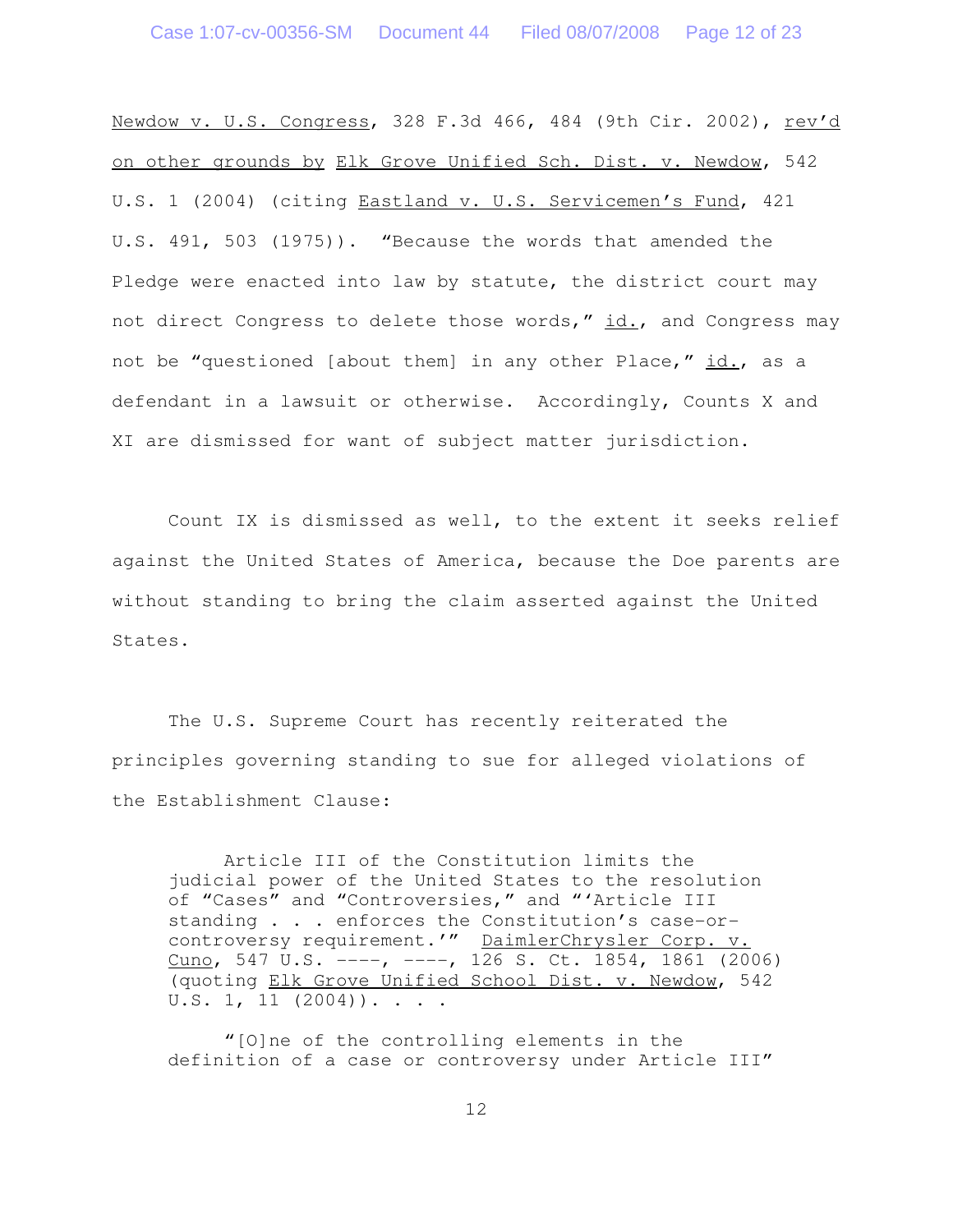is standing. ASARCO Inc. v. Kadish, 490 U.S. 605, 613 (1989) (opinion of KENNEDY, J.). The requisite elements of Article III standing are well established: "A plaintiff must allege personal injury fairly traceable to the defendant's allegedly unlawful conduct and likely to be redressed by the requested relief." Allen v. Wright, 468 U.S. 737, 751 (1984).

Hein v. Freedom From Religion Found., Inc., 127 S. Ct. 2553, 2562 (2007) (parallel citations omitted) (holding that taxpayers lacked standing to assert Establishment Clause challenge to religious activities of White House Office of Faith-Based and Community Initiatives).

In Count IX the Doe parents allege injury in that some portion of their federal taxes are used to support recitation of the Pledge by federal employees, participation by federal employees in government functions at which the Pledge is recited, and the printing and distribution of various written materials that include the Pledge. Regarding taxpayer standing, the Supreme Court explained:

As a general matter, the interest of a federal taxpayer in seeing that Treasury funds are spent in accordance with the Constitution does not give rise to the kind of redressable "personal injury" required for Article III standing. . . .

We have consistently held that this type of interest is too generalized and attenuated to support Article III standing. . . .

Because the interests of the taxpayer are, in essence, the interests of the public-at-large, deciding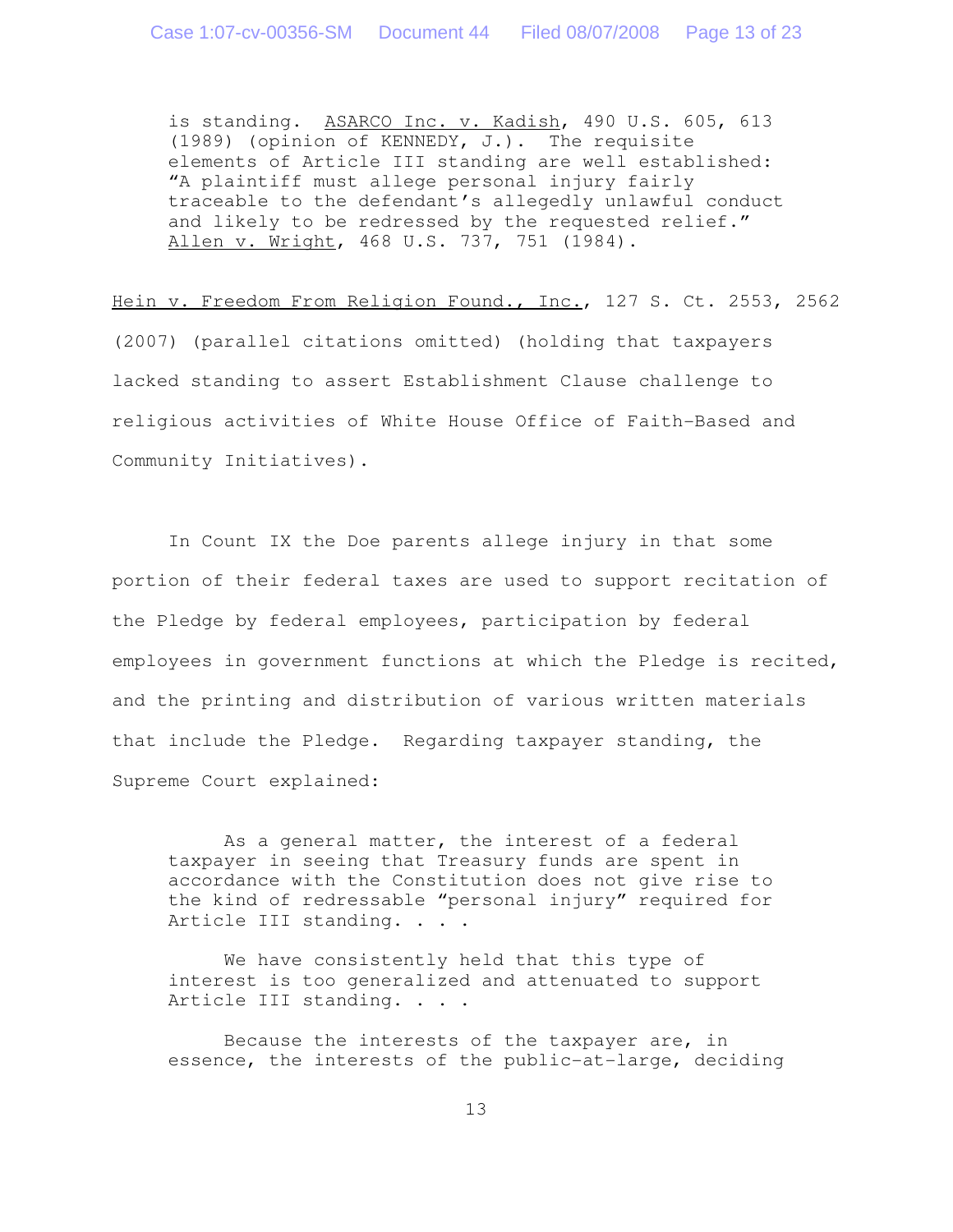a constitutional claim based solely on taxpayer standing "would be[,] not to decide a judicial controversy, but to assume a position of authority over the governmental acts of another and co-equal department, an authority which plainly we do not possess." [Frothingham v. Mellon], [262 U.S.] at 489; see also Alabama Power Co. v. Ickes, 302 U.S. 464, 478- 479 (1938).

In Doremus v. Board of Ed. of Hawthorne, 342 U.S. 429, 433 (1952), we reaffirmed this principle, explaining that "the interests of a taxpayer in the moneys of the federal treasury are too indeterminable, remote, uncertain and indirect to furnish a basis for an appeal to the preventive powers of the Court over their manner of expenditure." We therefore rejected a state taxpayer's claim of standing to challenge a state law authorizing public school teachers to read from the Bible because "the grievance which [the plaintiff] sought to litigate . . . is not a direct dollars-andcents injury but is a religious difference." Id., at 434. In so doing, we gave effect to the basic constitutional principle that

"a plaintiff raising only a generally available grievance about government–claiming only harm to his and every citizen's interest in proper application of the Constitution and laws, and seeking relief that no more directly and tangibly benefits him than it does the public at large-does not state an Article III case or controversy."

Lujan v. Defenders of Wildlife, 504 U.S. 555, 573-574 (1992).

Hein, 127 S. Ct. at 2563-64 (parallel citations omitted).

In Valley Forge Christian College v. Americans United for Separation of Church & State, Inc., the Supreme Court also rejected a determination by the court of appeals that plaintiffs in an Establishment Clause case "had established standing by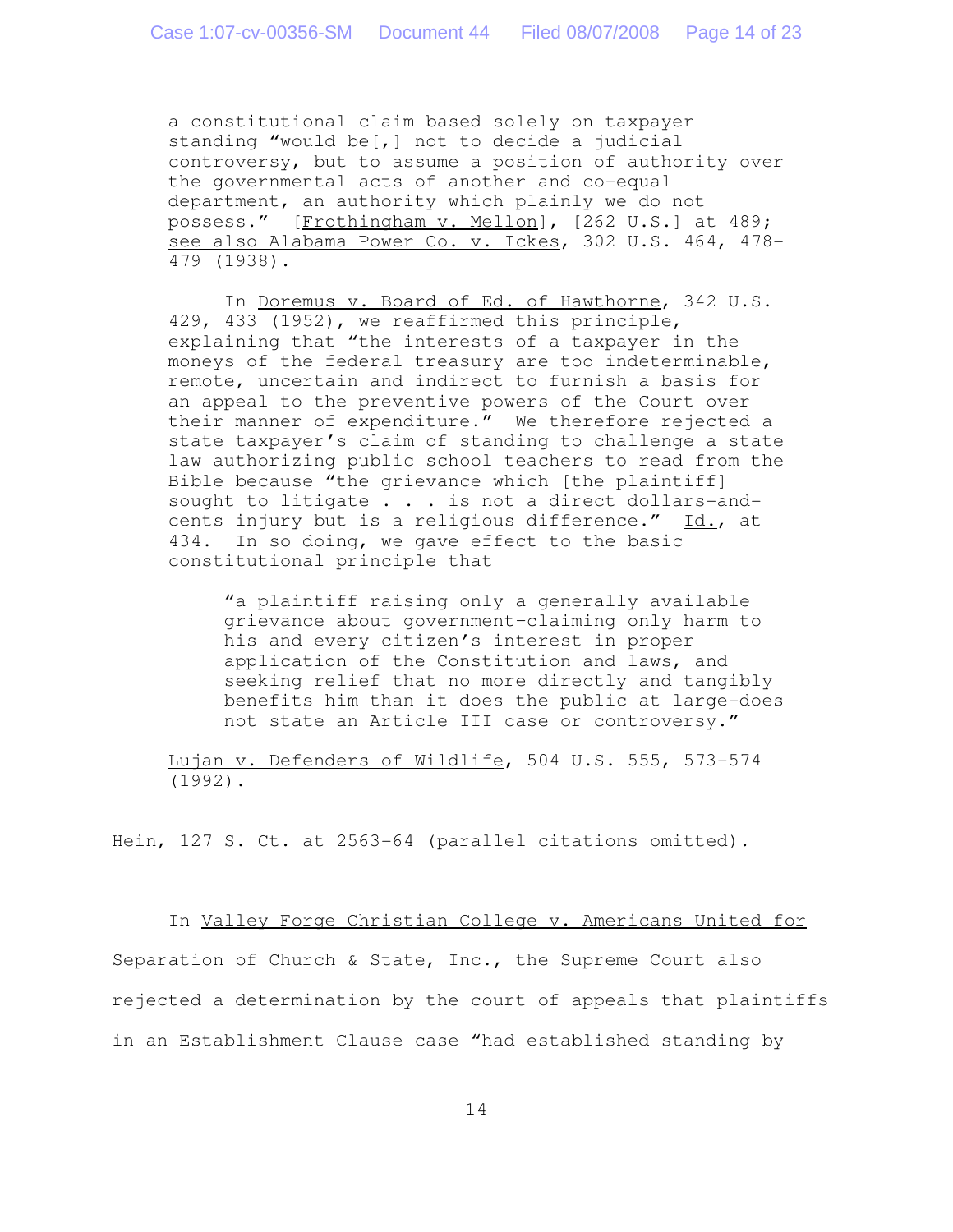virtue of an injury in fact to their shared individuated right to a government that shall make no law respecting the establishment of religion." 454 U.S. at 482 (holding that taxpayers lacked standing to assert an Establishment Clause challenge to the donation of surplus government property to a sectarian college). In the words of the Court:

This Court repeatedly has rejected claims of standing predicated on "'the right, possessed by every citizen, to require that the Government be administered according to law  $\ldots$  . . Tairchild v. Hughes, 258 U.S. 126, 129 [1922]." Baker v. Carr, 369 U.S. 186, 208 (1962). See Schlesinger v. Reservists Committee to Stop the War, supra, 418 U.S. [208,] 216-222 [(1974)]; Laird v. Tatum, 408 U.S. 1 (1972); Ex parte Levitt, 302 U.S. 633 (1937). Such claims amount to little more than attempts "to employ a federal court as a forum in which to air . . . generalized grievances about the conduct of government." Flast v. Cohen, 392 U.S. [83], 106 [(1968)].

. . . .

[A]ssertion of a right to a particular kind of Government conduct, which the Government has violated by acting differently, cannot alone satisfy the requirements of Art. III without draining those requirements of meaning.

. . . .

The complaint in this case shares a common deficiency with those in Schlesinger and [United States v.] Richardson[, 418 U.S. 166 (1974)]. Although respondents claim that the Constitution has been violated, they claim nothing else. They fail to identify any personal injury suffered by them as a consequence of the alleged constitutional error, other than the psychological consequence presumably produced by observation of conduct with which one disagrees. That is not an injury sufficient to confer standing under Art. III, even though the disagreement is phrased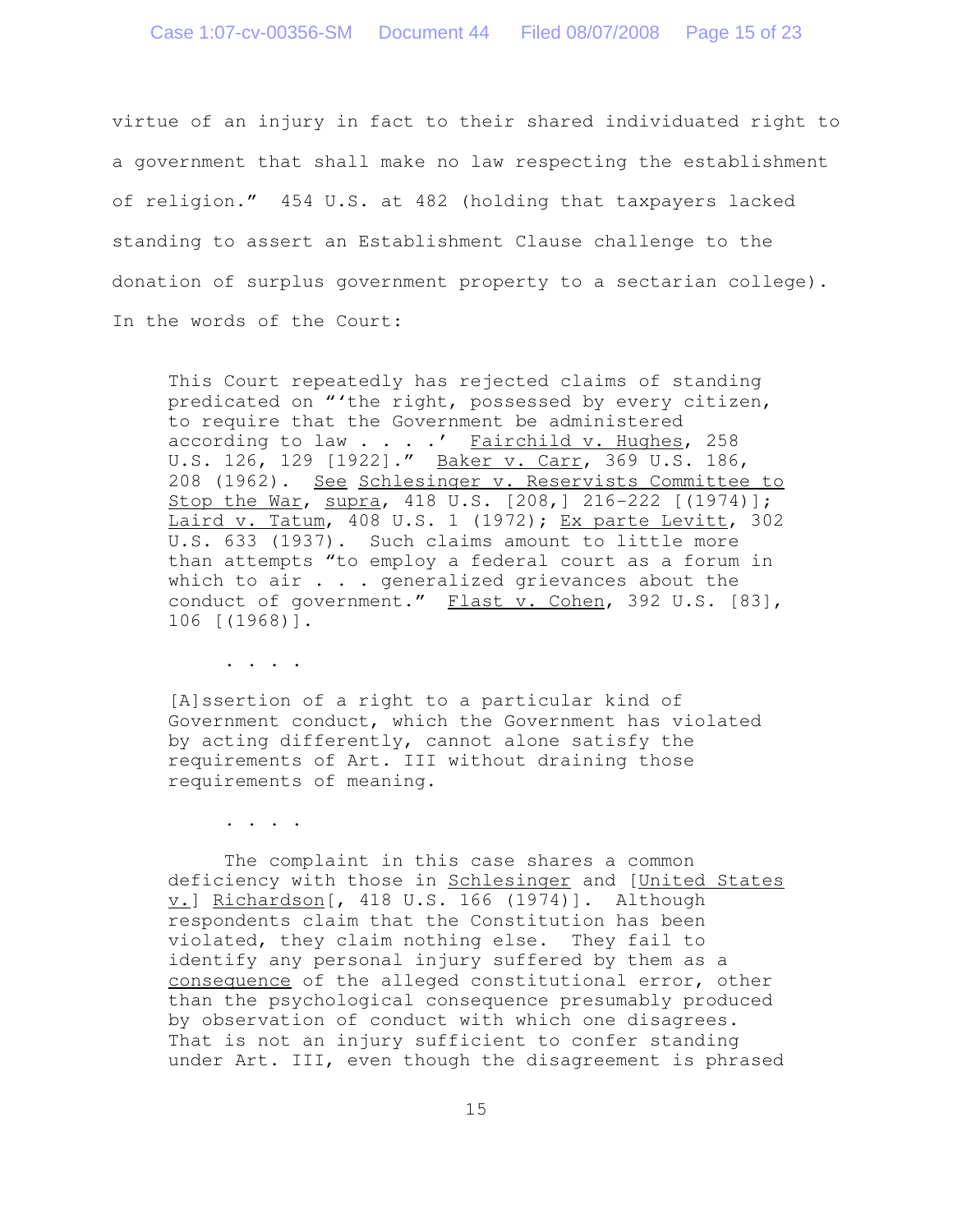in constitutional terms. It is evident that respondents are firmly committed to the constitutional principle of separation of church and State, but standing is not measured by the intensity of the litigant's interest or the fervor of his advocacy.

Valley Forge, 454 U.S. at 482-86 (parallel citations omitted).

The general principles outlined in Hein and Valley Forge are subject to an exception, announced in Flast v. Cohen. In that case, the Supreme Court "noted that the Establishment Clause of the First Amendment specifically limits the taxing and spending power conferred by Art. I, § 8," 392 U.S. at 105, and held that

a taxpayer will have standing consistent with Article III to invoke federal judicial power when he alleges that congressional action under the taxing and spending clause is in derogation of those constitutional provisions which operate to restrict the exercise of the taxing and spending power.

Id. at 105-06. As the Court further explained:

[A] taxpayer will be a proper party to allege the unconstitutionality only of exercises of congressional power under the taxing and spending clause of Art. I, s 8, of the Constitution. It will not be sufficient to allege an incidental expenditure of tax funds in the administration of an essentially regulatory statute. This requirement is consistent with the limitation imposed upon state-taxpayer standing in federal courts in Doremus v. Board of Education, 342 U.S. 429 (1952).

Flast, 392 U.S. at 102 (parallel citations omitted, emphasis added).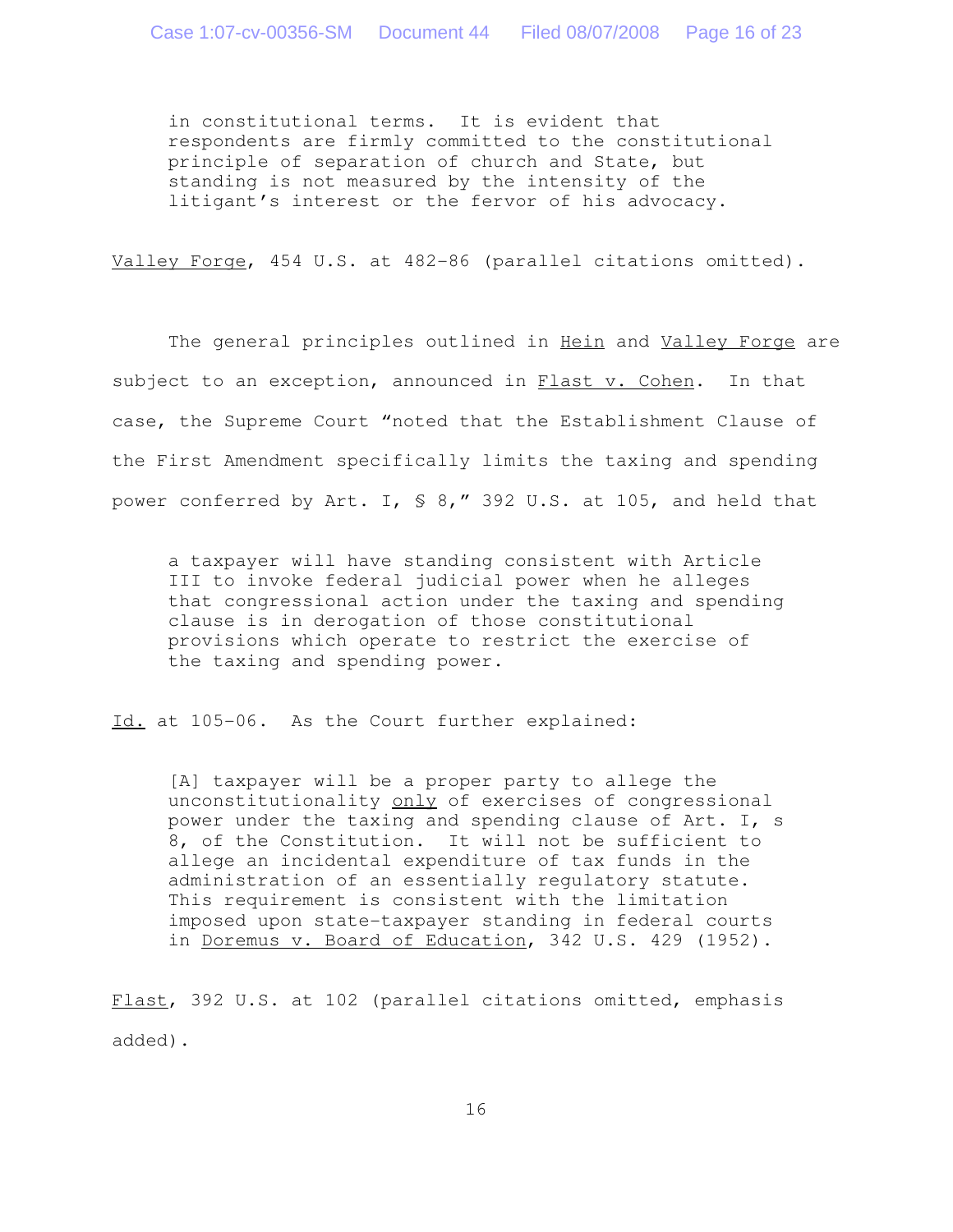Here, the Doe parents allege that: (1) they pay federal income and sales taxes (Compl.  $\mathcal{F}$  52); (2) "[s]ome of the federal tax dollars paid by [them] and utilized in connection with Defendants' maintenance and utilization of the Pledge of Allegiance are apportioned under the taxing and spending clause of Article I, Section 8 of the Constitution of the United States" ( $\llbracket$  53); (3) "numerous federal  $\ldots$  eqovernmental employees using governmental facilities – recite the now-sectarian Pledge of Allegiance while being paid from the government coffers" (¶ 56); (4) "tax moneys are also used to perpetuate the notion that 'real Americans' believe in God, and those who do not believe in God are second-class citizens, to be 'tolerated' by our society" ( $\llbracket$  58); (5) "[f]ederal tax money is also used for the printing and distribution of the United States Code (including 4 U.S.C. § 4) as well as pamphlets, etc., that contain the Pledge of Allegiance"  $(\text{\texttt{I}}\;60)$ ; (6) "[f]ederal . . . tax moneys are used when the Pledge is recited at federal . . . governmental functions" (¶ 61); and (7) "[f]ederal tax money is also used to support the 'Pause for the Pledge of Allegiance' (Pub. L. 99 Stat. 97) annual festivities" (¶ 62).<sup>5</sup>

<sup>5</sup> Plaintiffs describe the "Pause for the Pledge of Allegiance" in the following way:

Sponsored by the National Flag Day Foundation, this event involves the participation of thousands of Maryland school children, a high school choir, use of governmental buildings, a concert given by the 229th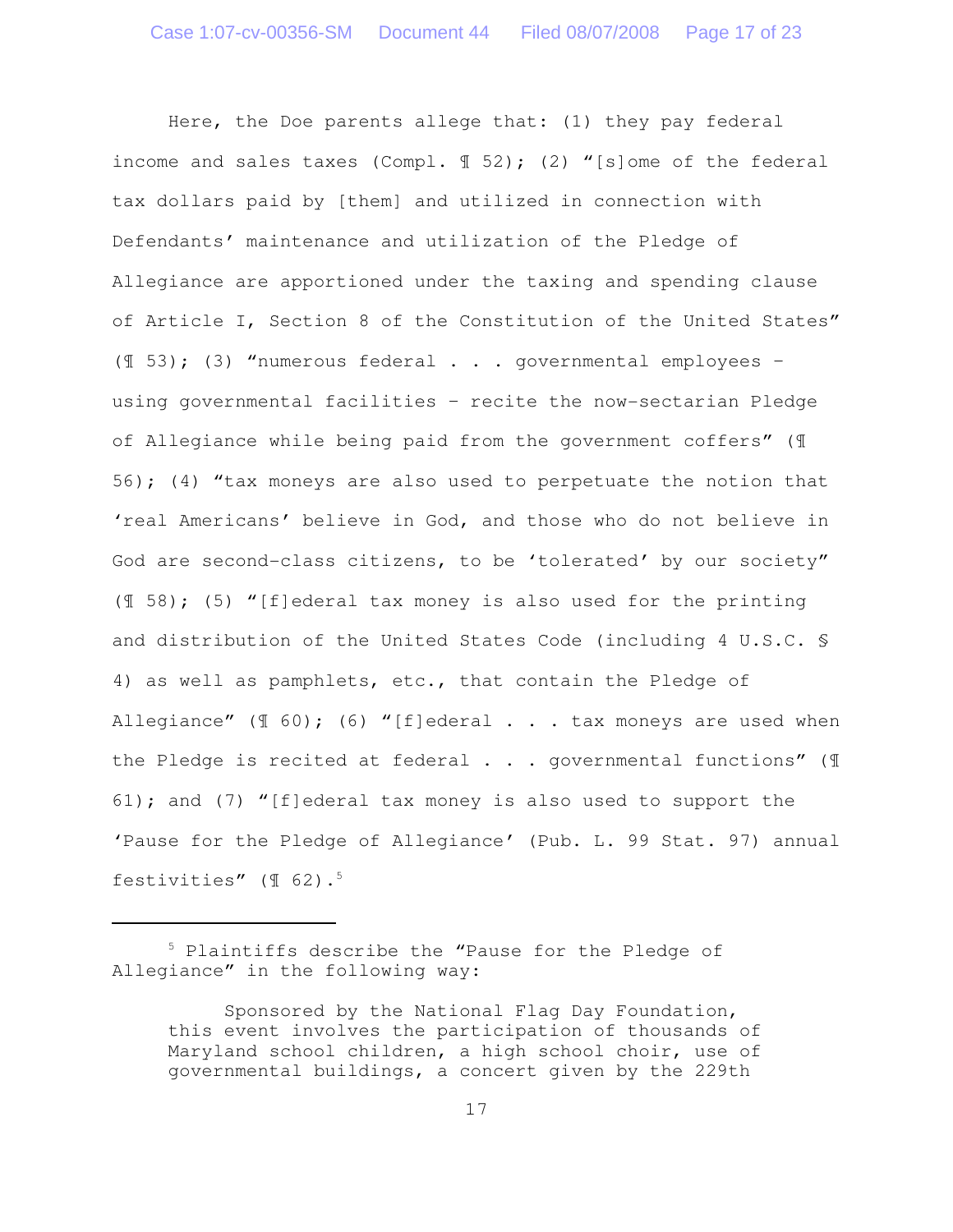Under even the most generous reading of plaintiffs' complaint, it simply does not contain allegations sufficient to bring the Doe parents' claims within the Flast exception. See Flast, 392 U.S. at 85-86 (holding that taxpayers had standing to assert Establishment Clause challenge to federal statute appropriating funds "used to finance instruction . . . in religious schools, and to purchase textbooks and other instructional materials for use in such schools"); Hein, 127 S. Ct. at 2569-70 (declining to extend Flast exception to executive branch expenditures); Valley Forge, 454 U.S. at 479-80 (same). While generally alleging that some federal funds appropriated under the Article I Taxing and Spending Clause support recitation or publication of the Pledge, plaintiffs identify only a single congressional action, a joint resolution "urg[ing] all Americans to participate on [National Flag Day] by reciting in unison the Pledge of Allegiance to our Nation's Flag, at seven o'clock post meridian eastern daylight time on June 14, 1985." Act of June 20, 1985, Pub. L. No. 99-54, 99 Stat. 97. That Act, however, was not an exercise of Congress's taxing and spending power; it appropriated no funds at all. Because the sole congressional

(Compl. ¶64, n.7).

Maryland Army National Guard band, and a "Fly-over" by the A-10 "Thunderbolt" jets of the 104th Fighter Squadron 175th Wing Maryland Air National Guard. The estimated cost to taxpayers of the Fly-over, alone, is on the order of \$10,000.00.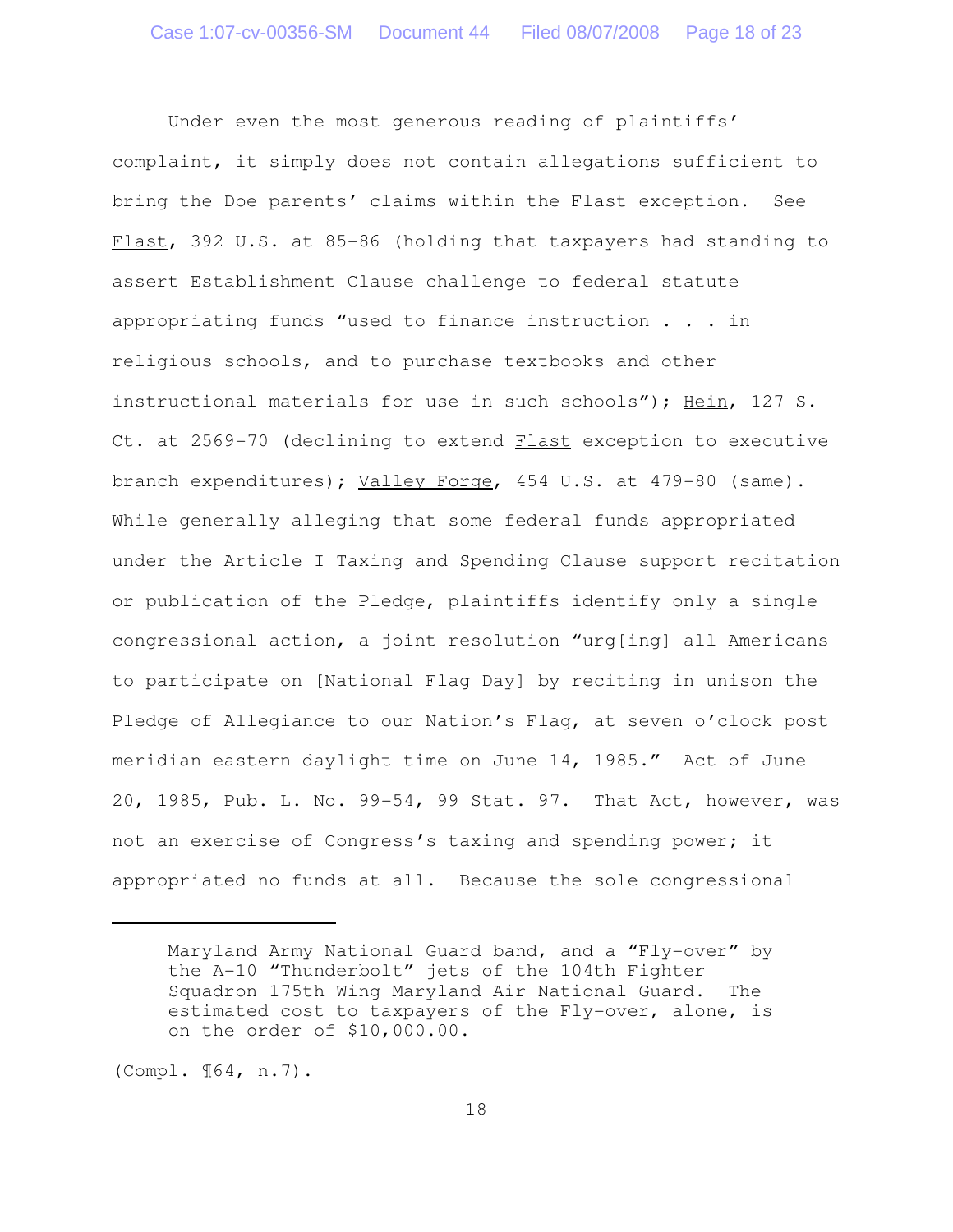action upon which the Doe parents rely in Count IX was not an exercise of Congress's taxing and spending power, their claim does not fall within the Flast exception.

Because the Doe parents lack standing to bring the claim asserted against the federal defendants in Count IX, this court lacks jurisdiction to adjudicate it. See United Seniors Ass'n, Inc. v. Philip Morris USA, 500 F.3d 19, 26 (1st Cir. 2007) ("As we conclude that United Seniors failed to establish Article III standing . . . we lack the requisite subject matter jurisdiction to reach the district court's determination on the merits.") (citing Steel Co. v. Citizens for a Better Env't, 523 U.S. 83, 94-95 (1998)). Accordingly, Count IX is dismissed as to the federal defendants.

Notwithstanding the dismissal of all claims against the federal defendants, however, the United States remains a party to this case, in its limited role as an intervenor. The Rule of Civil Procedure governing intervention provides, in part, that "the court must permit anyone to intervene who: (1) is given an unconditional right to intervene by a federal statute." FED. R. CIV. P. 24(A)(1). The United States may intervene by right under 28 U.S.C. § 2403(a), which provides, in pertinent part: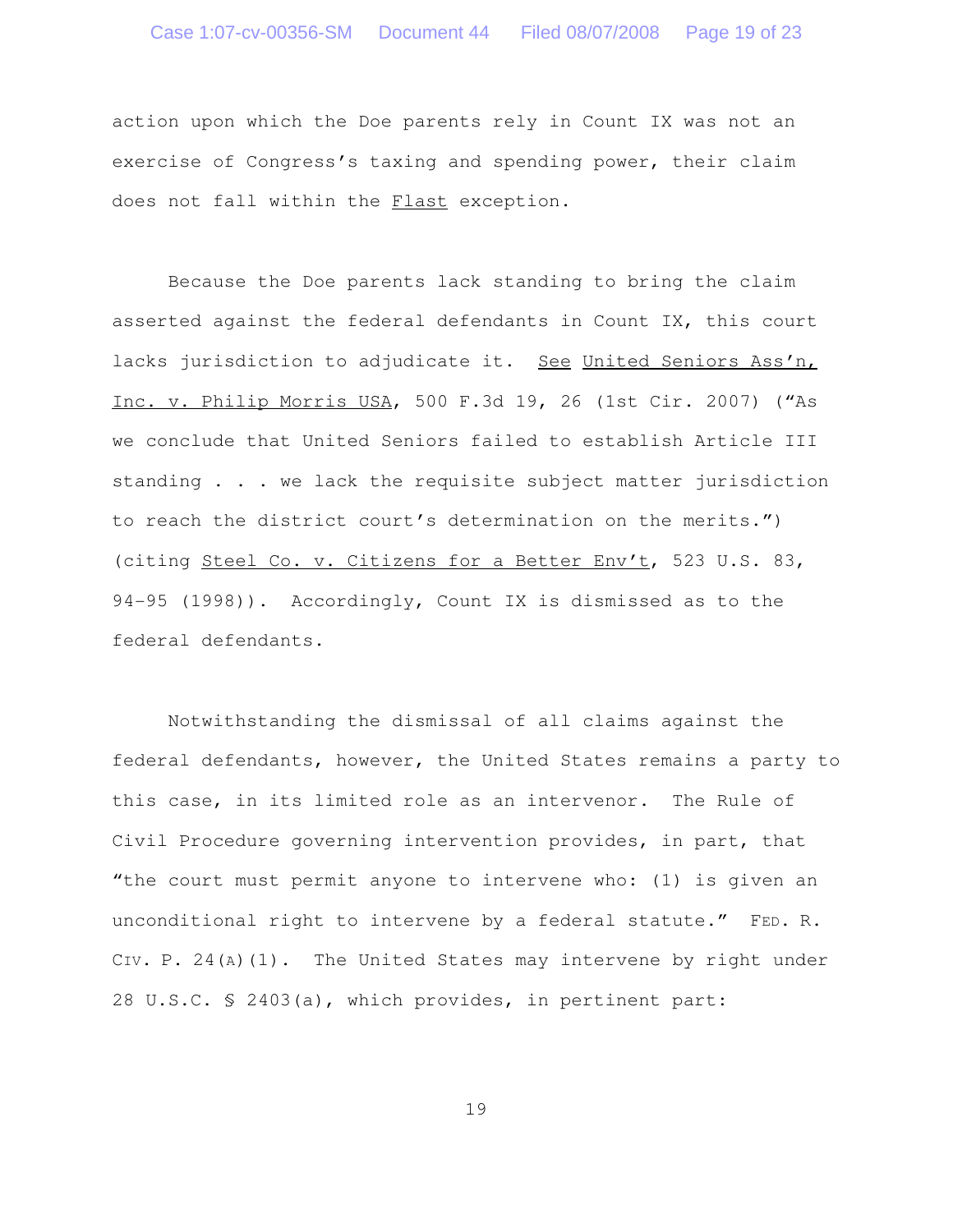In any action, suit or proceeding in a court of the United States  $\ldots$  . wherein the constitutionality of any Act of Congress affecting the public interest is drawn in question, the court . . . shall permit the United States to intervene for presentation of evidence, if evidence is otherwise admissible in the case, and for argument on the question of constitutionality. The United States shall, subject to the applicable provisions of law, have all the rights of a party . . . to the extent necessary for a proper presentation of the facts and law relating to the question of constitutionality.

(Emphasis added.) "The scope of this statutory intervention is limited to presenting evidence and arguments in support of the constitutionality of the [challenged] statute." Vietnamese Fishermen's Ass'n v. Knights of the Ku Klux Klan, 543 F. Supp. 198, 215 n.17 (S.D. Tex. 1982) (citing Smolowe v. Delendo Corp., 36 F. Supp. 790, 792 (S.D.N.Y. 1940)).

Given the limited role of the United States as an intervenor, it is not appropriate to reach the United States' arguments concerning: (1) plaintiffs' standing to sue the DSD or SAU 70; or (2) FFRF's associational standing to sue any of the defendants in this case. On the other hand, if and when the HSD, the DSD, and SAU 70, engage on the merits, the United States will be heard on the constitutionality of 4 U.S.C.  $\Diamond$  4, but only on that issue.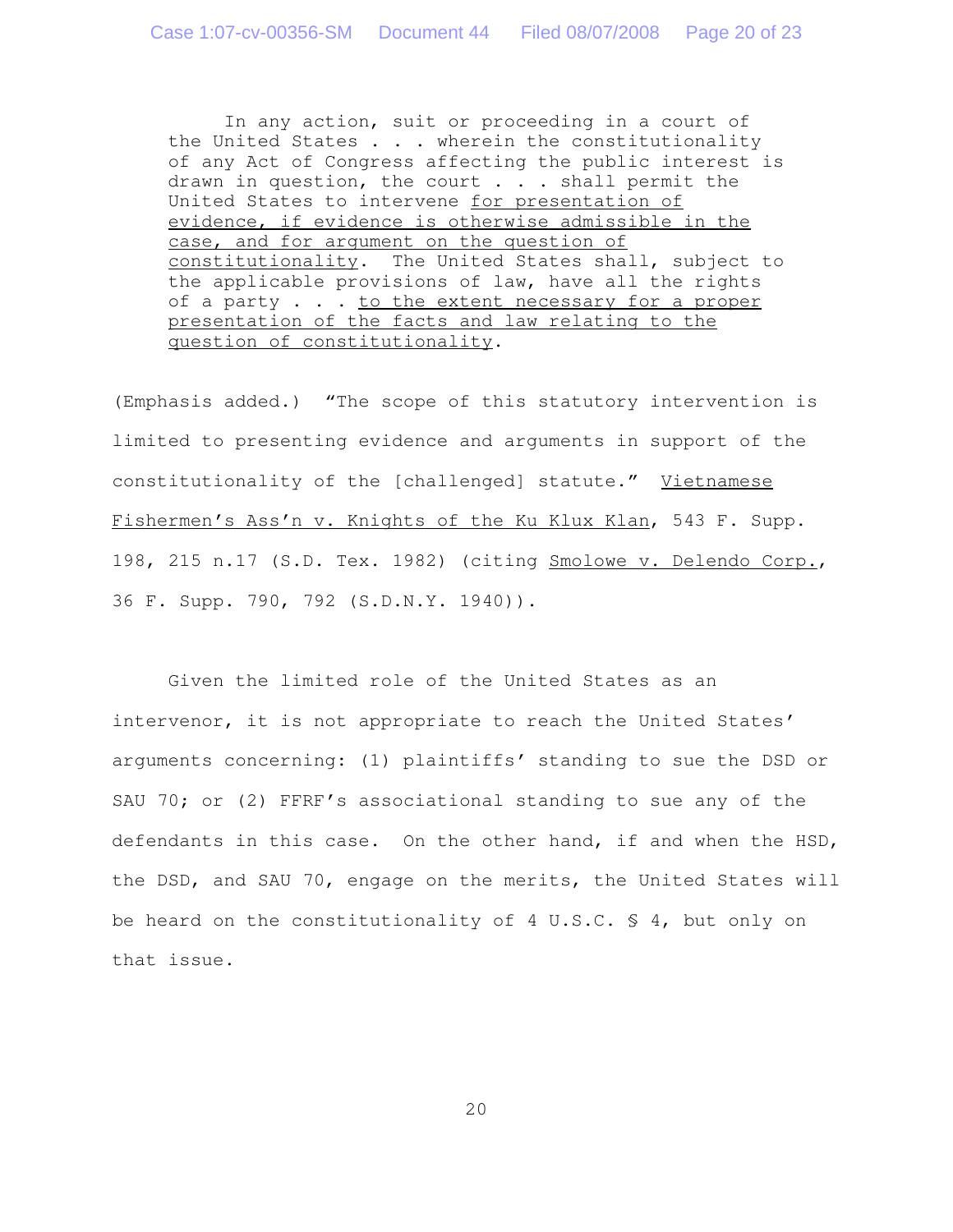# B. The State of New Hampshire's Motion to Dismiss

The State of New Hampshire's status is similar to that of the United States  $-$  it is an intervenor for the limited purpose of presenting evidence and providing argument related to the constitutionality of RSA 194:15-c. See FED. R. CIV. P. 24(a)(1); 28 U.S.C. § 2403(b); Vietnamese Fishermen's Ass'n, 543 F. Supp. 198, 215 n.17. Like the United States, the State of New Hampshire will be heard at the appropriate time on the statute's constitutionality. But, consistent with 28 U.S.C. § 2403(b), the State of New Hampshire will not be heard on any of the other issues raised in its motion to dismiss, such as: (1) this court's jurisdiction to decide state-law questions; and (2) plaintiffs' standing to assert that RSA 194:15-c violates the federal constitution. Accordingly, the State of New Hampshire's motion to dismiss is denied, but with the understanding that argument presented in that motion relating to the constitutionality of RSA 194:15-c will be taken into account at such time as that issue is joined by the remaining parties in interest.

# C. The Third Motion to Dismiss

A third motion to dismiss has been filed by several HSD students, their parents, and the Knights of Columbus. As noted above, these parties "request[ed] leave to intervene . . . to protect their substantial interest in defending . . . the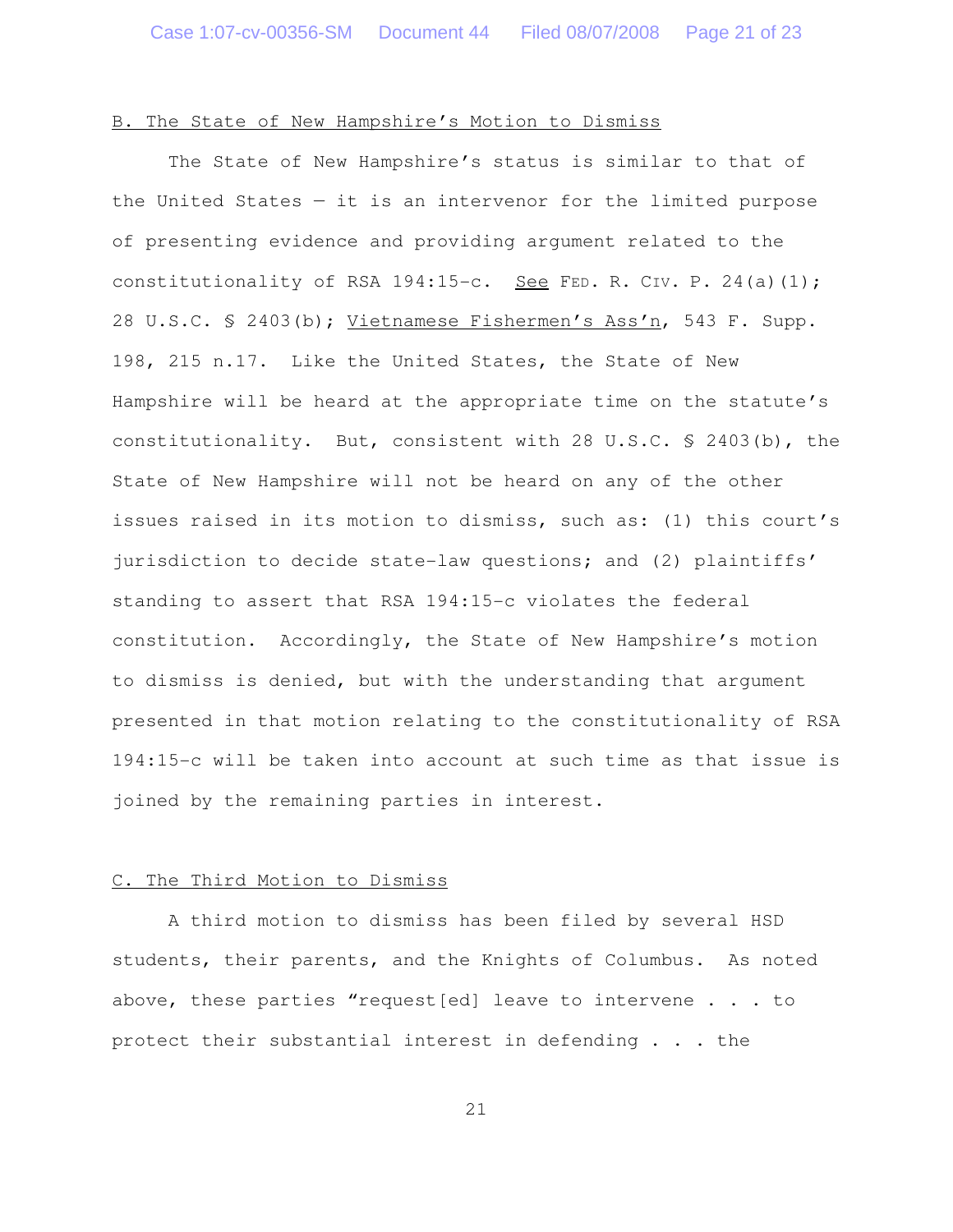constitutionality of the Pledge of Allegiance that is recited daily in Hanover's public schools." As with the motions to dismiss filed by the other intervenors, to the extent the motion raises other issues, such as standing, it is denied. But, to the extent the motion addresses the constitutionality issue, the intervenors' argument will be taken into account at such time as that issue is joined by the remaining parties in interest.

### **Conclusion**

For the reasons given, the federal defendants' motion to dismiss (document no. 16) is granted to the extent that the federal defendants are dismissed from the case as parties in interest, but the motion is otherwise denied. The remaining two motions to dismiss (document nos. 14 and 22) are denied to the extent they address issues other than the constitutionality of the Pledge, related practices and state statutory provisions. As the case progresses, and the parties in interest engage on the constitutionality of the Pledge and related practices, those portions of the three motions to dismiss addressing that issue will be accepted as memoranda of law in support of the argument for constitutionality. Accordingly, the intervenors need do nothing more to be heard on the issue of constitutionality, but, of course, are free to file supplemental memoranda as appropriate.